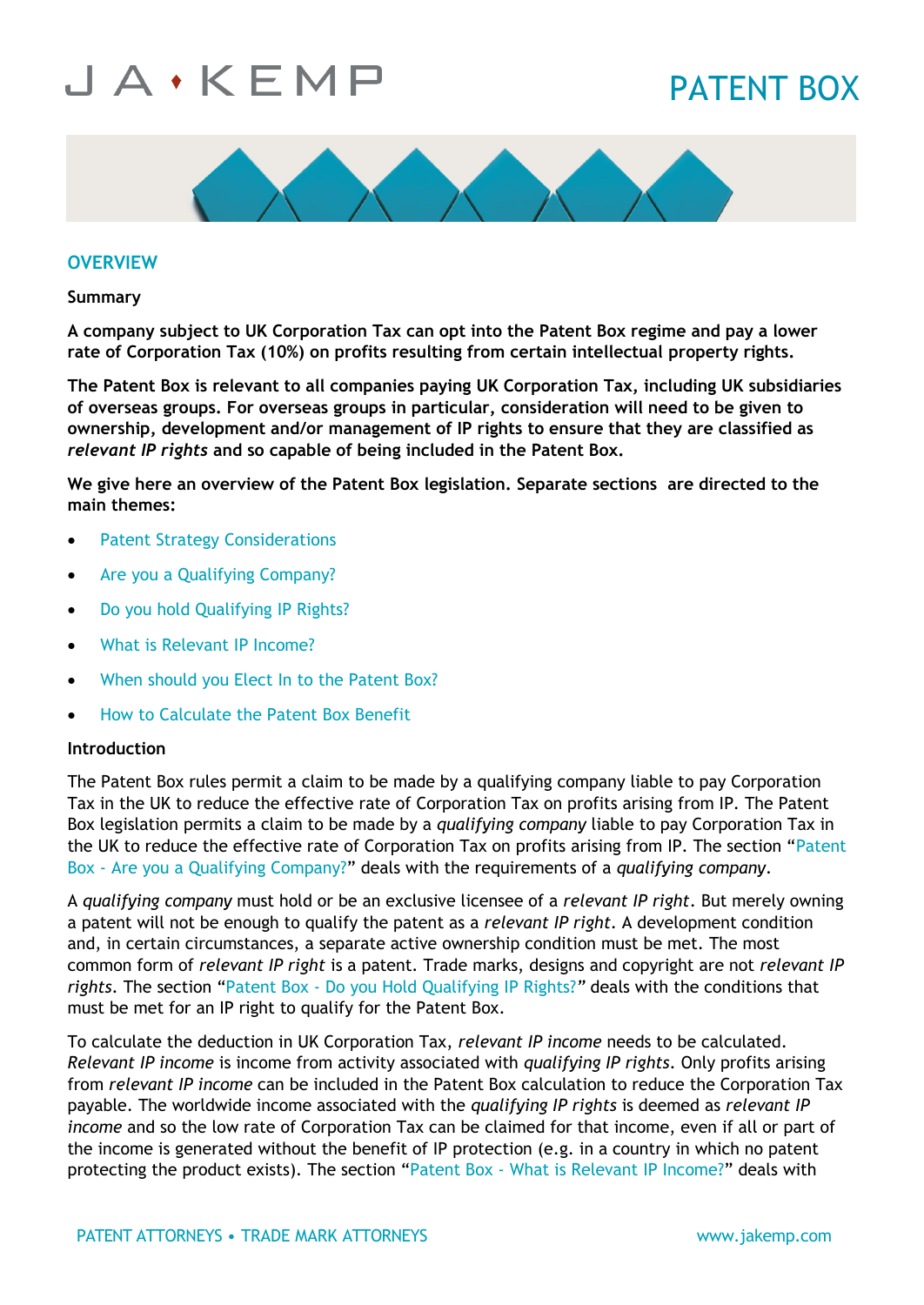## PATENT BOX



what income streams can be classified as *relevant IP income* and therefore taken into account in calculating a Patent Box benefit.

In order to benefit from a reduction in UK Corporation Tax the *qualifying company* must have *elected in* to the Patent Box in the relevant accounting period. The section "[Patent Box -](https://jakemp.com/en/knowledge-centre/patent-box/when-should-you-elect-in-to-the-patent-box) When [should you Elect In to the Patent Box?](https://jakemp.com/en/knowledge-centre/patent-box/when-should-you-elect-in-to-the-patent-box)" deals with this issue.

The legislation defines how to calculate a *Patent Box deduction* which is subtracted from the total profits of trade to arrive at a figure on which UK Corporation Tax is payable at the normal rate. The *Patent Box deduction* is effective to reduce the UK Corporation Tax payable on *relevant IP profit* to 10%, after deductions have been made to account for a *routine return* and *marketing asset return* and after an *R&D fraction* has been applied. The section "Patent Box – [How to calculate the Patent](https://jakemp.com/en/knowledge-centre/patent-box/how-to-calculate-the-patent-box-benefit)  [Box Benefit](https://jakemp.com/en/knowledge-centre/patent-box/how-to-calculate-the-patent-box-benefit)" explains the calculation and gives a simple example.

The chart below sets out the steps for determining whether a company is able to take advantage of the Patent Box regime and the extent to which they could benefit from it.

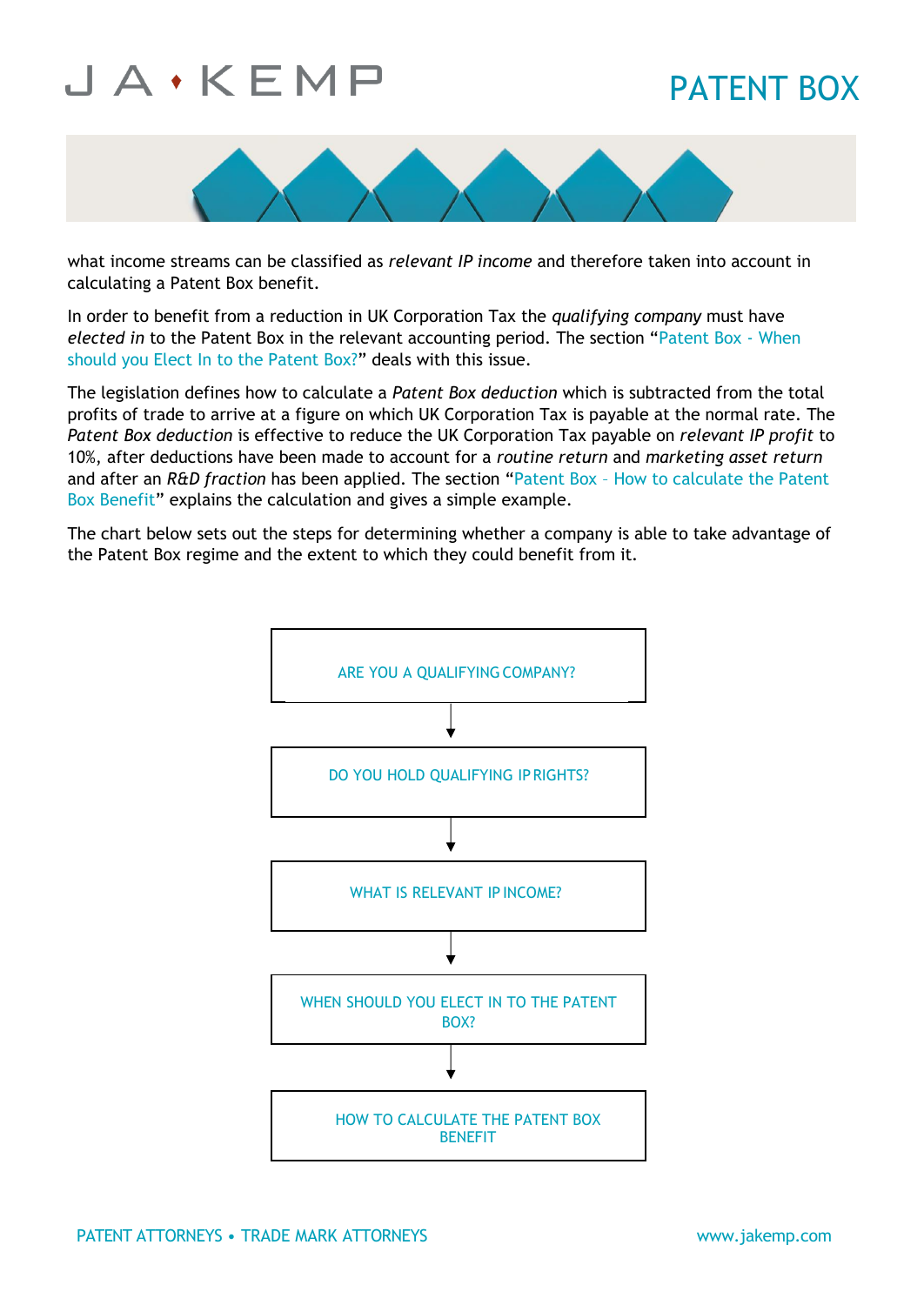## PATENT BOX



### **PATENT STRATEGY CONSIDERATIONS**

#### **Summary**

**The Patent Box makes the existence of a patent more attractive, whatever the breadth of the patent's claim, so long as it covers the product (or process or service). A company may wish to optimise its strategies both for filing and prosecuting patent applications and for patent and patent application abandonments bearing in mind the tax savings available through the Patent Box.**

### **Introduction**

The general aim of conventional patent strategy is to provide sufficiently broad protection to prevent competitors from making modifications to a product or process that negate the protection afforded by the patent. For a patent to deliver Patent Box benefits to a company there is no need to achieve broad protection; all that is important is that the patent covers part or all of a product or service, even a small part of a complex product.

Patents directed to features which might be easy for competitors to design around or to omit altogether may now become valuable if they shift profits into the Patent Box. It may now be worthwhile to pursue a patent application for the sole purpose of placing a product's profits in the Patent Box without ever having the intention or expectation of enforcing the patent against a competitor.

A UK patent is relatively inexpensive and quick to obtain, with the inventive step criterion sometimes being easier to meet than at some other patent offices. So a UK patent is ideally suited to bringing profits into the Patent Box.

### **Filing Strategy**

Your patent strategy may mean that all of your products are/will be automatically protected by patents or other *qualifying IP rights* and that few, if any, steps need to be taken for you to take advantage of the Patent Box, other than claiming the relief. You may however benefit from a change in strategy in prosecuting applications to grant (see below).

If you are a manufacturer, you may not routinely apply for patents for all of your products, including products that are well-established. Without patent protection you cannot put profits relating to the products into the Patent Box. You might consider making changes to the products, not necessarily in a radical way, so that you can apply for a patent to cover part or all of the product and bring it into the Patent Box regime. This includes products that you already have on the market.

It may be worthwhile discussing with designers and developers whether changes could be made to existing and/or new products so that a UK patent could be applied for, for the sole purpose of being able to put profits relating to that product into the Patent Box and pay a lower rate of UK Corporation Tax.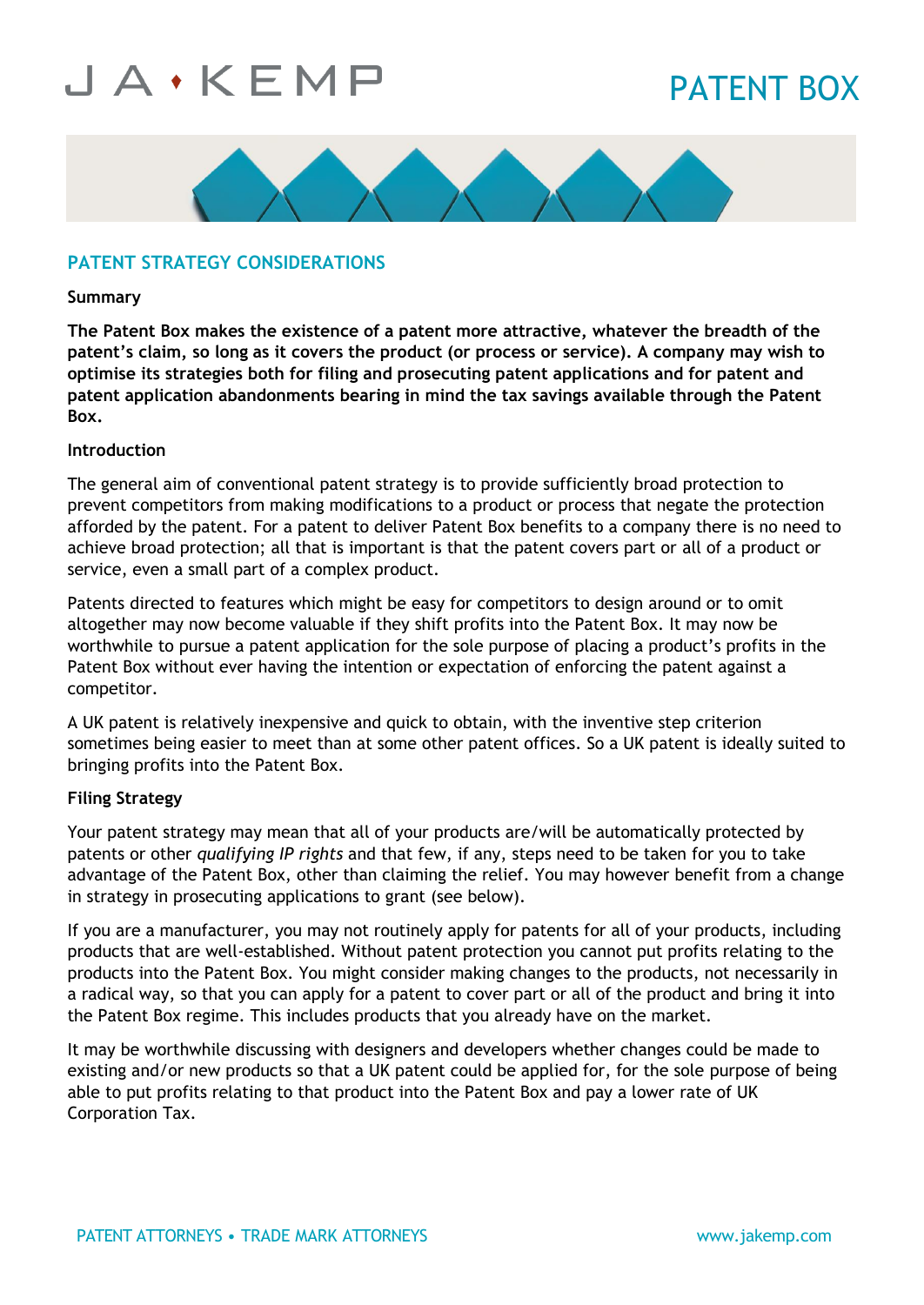# PATENT BOX



### **Drafting and Prosecuting Patent Applications**

For a new product that requires patent protection to support a company's IP strategy, your patent attorney will probably draft the patent application in substantially the same way as they would have done if the Patent Box did not exist, but possibly incorporate more details about the actual product to be marketed in order to ensure that Patent Box relief is realised.

In the case of a new product for which patent protection would not be worthwhile in terms of preventing competitors from doing something because available scope of protection is very narrow, it may be worthwhile to incorporate some patentable feature in the product and seek a patent merely to take advantage of the Patent Box regime. The patentable feature may not necessarily improve the functionality of the product or its method of manufacture.

One approach may be to apply for a narrow, but quickly-obtained, patent protecting the specific features of a particular product. This would be done to secure Patent Box relief for profits relating to that product swiftly and with minimal risk of the application failing. This would not preclude the possibility of a separate broader patent being pursued, where appropriate, with the more conventional aim of excluding competitors. A possible approach might be to pursue narrow claims in a UK Patent Application (primarily for Patent Box relief) and claims with a greater scope on a broader international basis through the PCT route (to progress the company's broad IP strategy).

As the Patent Box benefit is likely to be greater for products than methods or processes, companies should draft their applications accordingly.

For similar reasons, companies pursuing Patent Box relief may wish to ensure that their patent applications include claims related to downstream products. This makes it unnecessary to consider the provisions relating to items incorporating a *qualifying item* including the anti-avoidance provision relating to incorporated items.

#### **Licence Agreements**

Companies may wish to consider Patent Box benefits when drafting agreements relating to the right to a design, trade mark or other non-qualifying IP right. If any such agreement can be incorporated into an agreement granting a right in respect of a *qualifying IP right*, this may be beneficial as all the income from such an agreement will be classed as *relevant IP income.*

### **Sale of Qualifying IP Rights**

Companies may wish to ensure that they have *elected in* to the Patent Box for an accounting period in which ownership of a *qualifying IP right* is transferred. This is necessary in order to obtain Patent Box relief on profits derived from income relating to the sale if that income is received in a subsequent accounting period.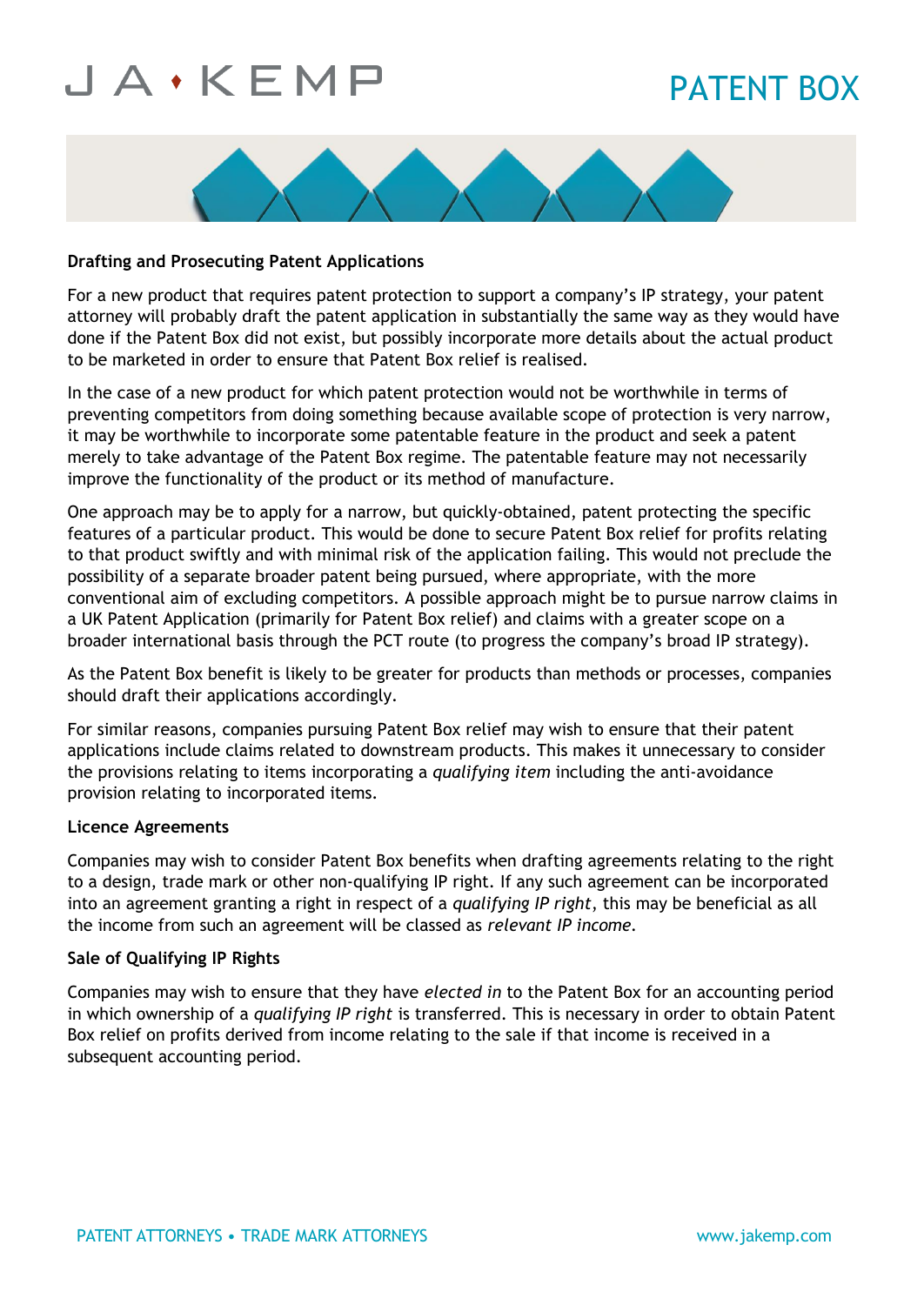# PATENT BOX



### **ARE YOU A QUALIFYING COMPANY?**

#### **Summary**

**In order to benefit from the Patent Box, the beneficiary must be a** *qualifying company* **as defined in the legislation. We discuss here the requirements of a** *qualifying company***.**

#### **Qualifying Company**

The Patent Box is relevant to UK companies who pay or will in the future pay UK Corporation Tax.

A *qualifying company* must hold or have held, during the relevant accounting period, either *qualifying IP rights* or an exclusive licence to *qualifying IP rights.* The separate Section "[Patent Box](https://jakemp.com/en/knowledge-centre/patent-box/do-you-hold-qualifying-ip-right) – [Do you hold Qualifying IP Rights?](https://jakemp.com/en/knowledge-centre/patent-box/do-you-hold-qualifying-ip-right)*"* explains what is meant by *qualifying IP rights* under the Patent Box. In order to benefit from the Patent Box, the company must have generated income from commercial activity relating to the *qualifying IP rights*, including income from sale or licensing of a *qualifying IP right.*

For those companies who are currently unable to take advantage of the Patent Box but are looking in the future to dispose of intellectual property rights they hold, the Patent Box is still relevant. If it is possible to dispose of the intellectual property in a way which enables the recipient to claim the benefit of the Patent Box, this will increase the value of the intellectual property.

#### **The Meaning of Exclusive Licence**

For a licence to be considered as exclusive under the Patent Box legislation, it must be exclusive for at least one country or territory. The licence may cover only part of the scope of the *qualifying IP rights,* but the scope must be sufficient that the licence is effectively exclusive. For example, if the sector to which the licence grants exclusivity is too narrow, or licensed activity would not constitute infringement of the licensed patent, the licence may be deemed not to be exclusive for the purposes of the Patent Box. The licence must give either the right to bring proceedings for infringement without the consent of the right holder or any other party, or the right to receive the greater part of any damages for infringement.

A licence which grants exclusive rights in part of the world and non-exclusive rights in another part of the world will be treated as if it were two separate licences and therefore could fulfil the exclusivity requirement.

#### **Considerations for Individual Inventors**

Only UK companies that pay UK Corporation Tax are eligible for the Patent Box. Individuals may not make use of the Patent Box. This may have implications for individual inventors who hold IP rights in their own name rather than in the name of a company subject to UK Corporation Tax. Such individuals will need to consider whether to transfer IP rights to a *qualifying company* in order to benefit from the Patent Box.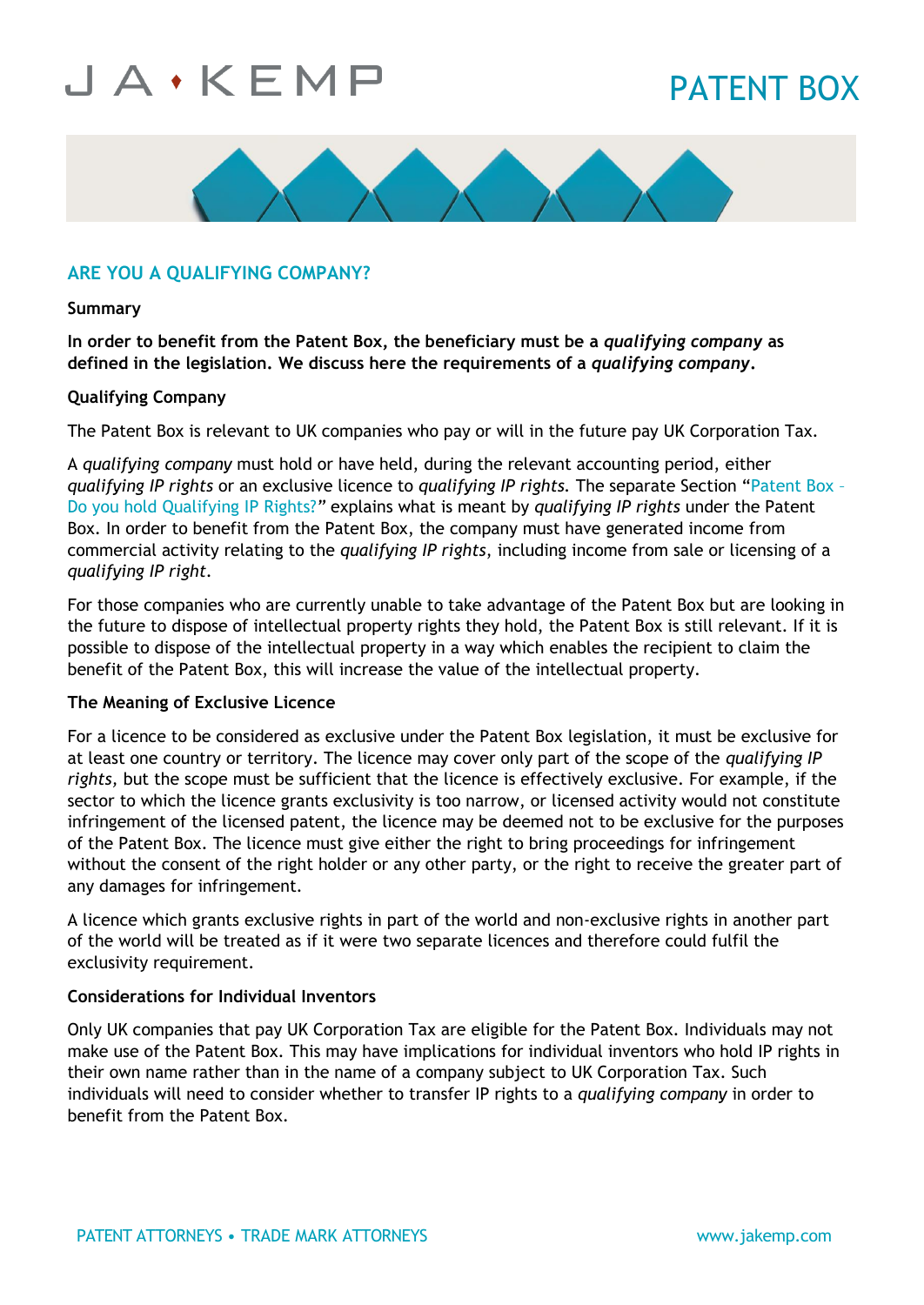# PATENT BOX



### **Identifying Qualifying IP Rights and Matching IP to Income**

For the Patent Box it is necessary to establish which parts of income are covered by which *qualifying IP right*. For some companies this will be a relatively simple matter. For others this may require more effort. For example, a company which has two products may know that only one of those products is covered by a *qualifying IP right* which they hold or for which they have an exclusive licence and that the other product is not covered by any *qualifying IP rights*. For such a company, it may be relatively easy to identify which part of their income relates to the *qualifying IP rights* they hold and which parts of their income do not relate to the *qualifying IP rights* they hold, as is necessary for taking advantage of the Patent Box. Other companies may have a more extensive product line-up and information about which products are covered by which *qualifying IP rights* may be harder to establish. Such companies may wish to start matching their *qualifying IP rights* to their products now so that they are in a position to provide this information to their corporate tax advisers when required.

For companies with licences to *qualifying IP rights,* it may be worthwhile to perform an audit of any IP licences to ensure that they will be regarded by HMRC as exclusive licences.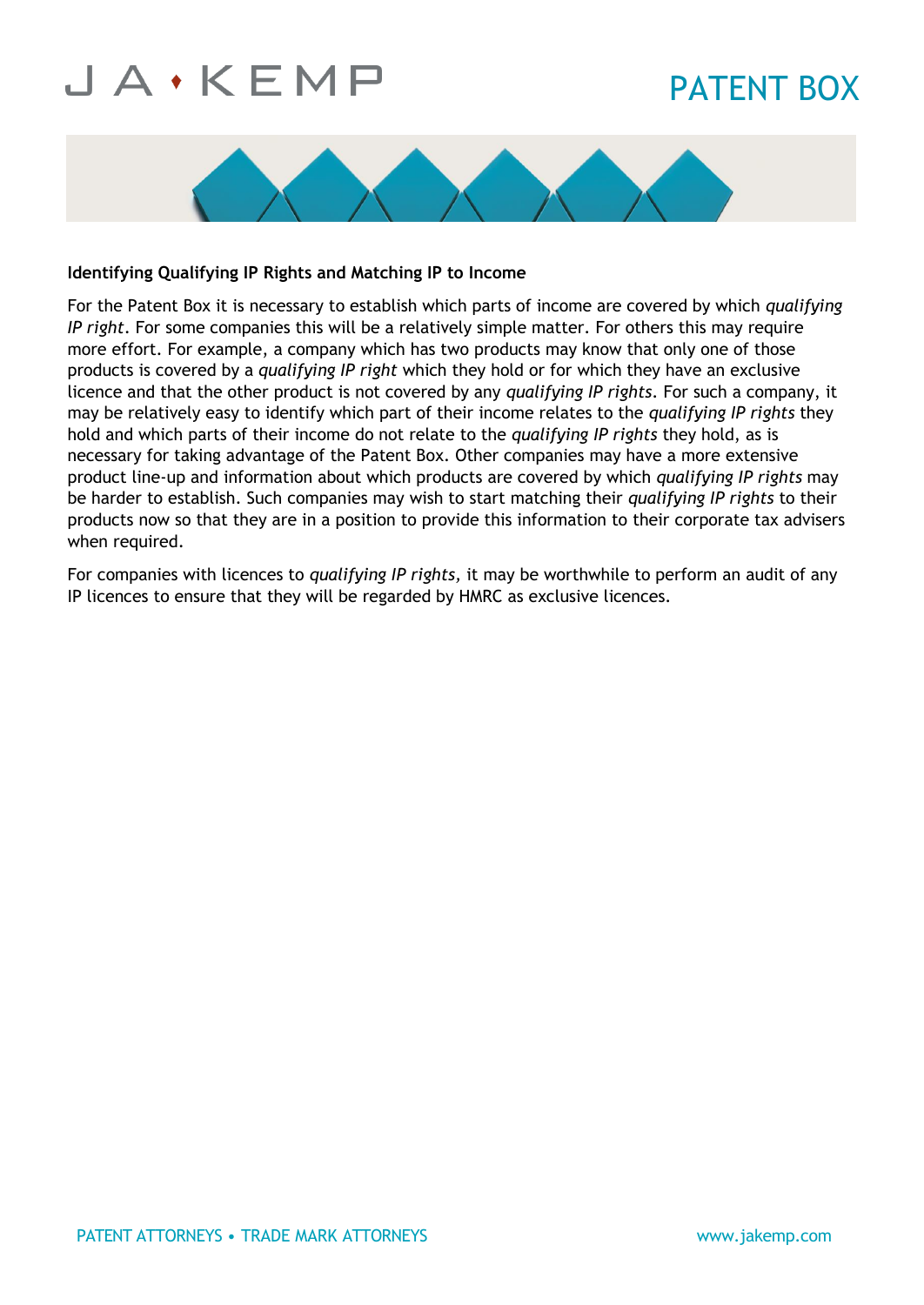# PATENT BOX



### **DO YOU HOLD QUALIFYING IP RIGHTS?**

#### **Summary**

**In order to benefit from the Patent Box, a company must hold or have an exclusive license to a**  *qualifying IP right***. Here we discuss the definition of a** *qualifying IP right***.**

#### **Qualifying IP Right**

In order to be regarded as a *qualifying company*, one of the conditions a company must meet is that is holds or has an exclusive license to a *qualifying IP right*.

*Qualifying IP rights* can be patents granted by the UK and European Patent Offices (irrespective of the countries in which they are validated) and, subject to future subsidiary legislation, patents granted by at least some other EEA Member States (currently Austria, Bulgaria, Czech Republic, Denmark, Estonia, Finland, Germany, Hungary, Poland, Portugal, Romania, Slovakia and Sweden). Patents granted by the US Patent and Trademark Office or the Japanese Patent Office are excluded. *Qualifying IP rights* can also include rights applicable to human and veterinary medicines and plants, namely Regulatory Data Protection, Supplementary Protection Certificates and Plant Variety Rights. However, trade marks, designs and copyright are not listed as *qualifying IP rights*.

It does not appear necessary for the *qualifying IP rights* to relate to the territory in which the profits are generated.

In order for the IP rights to be *qualifying IP right*s, the company must also meet a development condition and an active ownership condition.

#### **The Development Condition**

In order for the IP rights to be *qualifying IP right*s, the company must meet a development condition by fulfilling one or more of the following criteria:

- the company creates the invention
- the company significantly contributes to the creation of the invention (including developing ways in which the invention may be used or applied)
- the company performs a significant amount of activity to develop the invention or any item or process incorporating it

The situation may arise where a company, after meeting the development condition, becomes a member of a group of companies (the definition of a "group" is quite broad), ceases to be a member of a group of companies, or cedes a major shareholding to another company. After such an event, in order to continue to qualify for Patent Box relief, it may be necessary for the company to meet the development condition again within a maximum period of 12 months, or to fulfil an active ownership condition as described below.

For a company which is a member of a group of companies, it may be acceptable for another company in the group to meet the development condition. However, in such a case it will be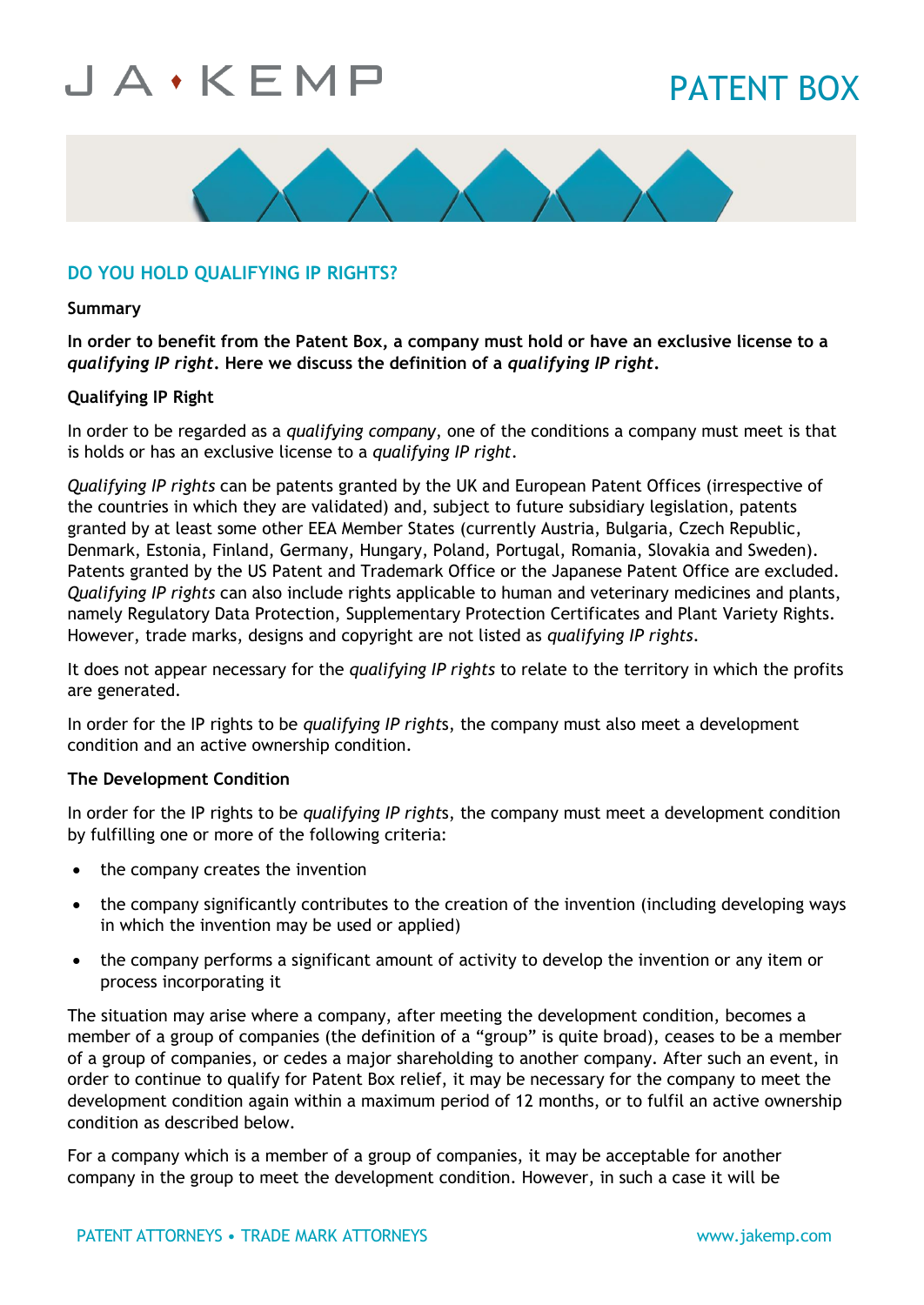## PATENT BOX



necessary to show that the company claiming the benefit of the Patent Box is actively involved in the ongoing active management of the *qualifying IP rights* as described below in relation to the active ownership condition.

It is possible for group companies jointly to fulfil the development condition. However, for the purposes of calculating *relevant IP income*, any Patent Box loss must be offset against any Patent Box profits in the same group of companies and vice versa.

### **The Active Ownership Condition**

The active ownership condition requires the company either to have carried out the development activity itself or to be actively involved in the ongoing active management of the *qualifying IP rights*.

If the company has not met the development condition itself, but a different company in the same group has met it, the company claiming the Patent Box benefit must itself be deemed to be actively involved in the ongoing management of the *qualifying IP rights.* In order to meet this condition the company must be involved in the planning and decision-making activities associated with developing or exploiting substantially all of its qualifying IP portfolio. Activities such as deciding whether to maintain protection in particular jurisdictions, grant licences, research alternative applications for the innovation or license others to do so count as management activity. Similarly, where the rights are being exploited by incorporating the item sold into larger products, activities such as deciding which products will go to market, what features those products will have and how and where they will be sold will also count as management activity.

Whether what is done is a significant amount of management activity is to be determined in the light of all relevant circumstances, given the resources the company employs, the breadth of its responsibilities for the IP and the significance and impact of the decisions and plans that this particular company, as opposed to other group companies, makes in relation to that IP.

#### **Relevance of Development and Active Ownership Conditions to Buying and Selling IP**

The development and active ownership conditions are intended to prevent a company from simply buying IP in order to benefit from the Patent Box without contributing in any way to its development. Therefore, when buying (or indeed selling) IP, consideration should be given to the structure of any agreement to take into account the potential to benefit from the Patent Box after the transaction has been completed, as well as the requirement to meet the development condition and the active ownership condition.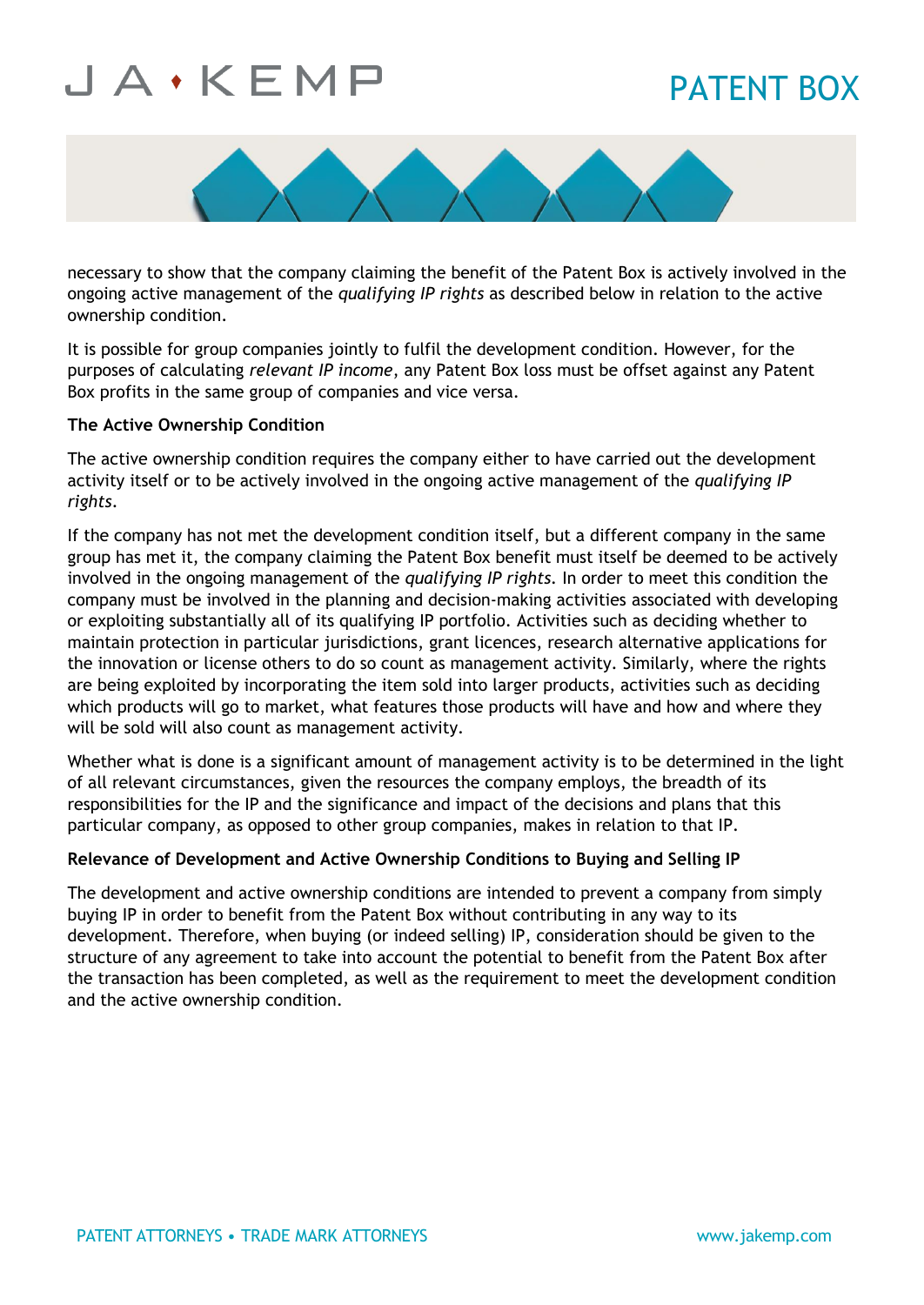## PATENT BOX



### **WHAT IS RELEVANT IP INCOME?**

#### **Summary**

**We discuss here issues relating to which income streams can qualify for the Patent Box. The Patent Box legislation defines what income streams count as** *relevant IP income.* **The calculation of** *relevant IP income* **is used in determining an amount deductable from the profits of the trade for the calculation of UK Corporation Tax liability. Determining the amount deductable from the profits of the trade leads to the amount of UK Corporation Tax due being equivalent to paying a rate of 10% on the** *relevant IP income* **(following certain deductions as explained in our separate section "**Patent Box – [How to calculate the Patent Box Benefit](https://jakemp.com/en/knowledge-centre/patent-box/how-to-calculate-the-patent-box-benefit#how-to-calculate-the-patent-box-benefit)**").**

#### **Relevant IP Income**

*Relevant IP income* is defined in the legislation under five main categories, each of which is dealt with below.

### **1. Income by sale of item protected by a qualifying IP right**

*Relevant IP income* includes worldwide income from the sale by a *qualifying company* of:

- a) items in respect of which a *qualifying IP right* held by the company has been granted ("*qualifying items*")
- b) items incorporating one or more *qualifying items* and
- c) items that are wholly or mainly designed to be incorporated into such items

Thus, a single *qualifying IP right* (for example a UK patent) brings all worldwide profits relating to sales of a *qualifying item* into the Patent Box. This includes profits relating to sales in any territory (even a major market such as the USA) in which there is no equivalent IP right.

For Patent Box purposes, an item is not considered to be protected by a *qualifying IP right* by virtue of being made by a method protected by the *qualifying IP right*. Therefore, if the invention relates to a method, it is important, if at all possible, to obtain a claim relating to the product itself, for example using a "product by process" claim format. It is often problematic to obtain such "product by process" claims. If a "product by process" claim cannot be obtained, this may be a disadvantage in terms of Corporation Tax saving because it will then only be possible to claim as *relevant IP income* a notional royalty (discussed below) for use of the *qualifying IP right*.

It is significant that income relating to the sale of items incorporating one or more qualifying items is also counted as *relevant IP income*. This means, for example, that the whole income from the sale of a car may be considered as *relevant IP income* for the sole reason that the engine management system is covered by *qualifying IP right*s. HMRC is expected to interpret the term "incorporating" as referring to an item that is physically part of a larger item and intended to be so for its operating life. For a printer and a printer cartridge sold together, the income from the sale of the printer and cartridge is *relevant IP income* even if only the cartridge is protected by *qualifying IP right*s (under heads a) and b) above). If the company has *qualifying IP right*s only in respect of the printer, sale of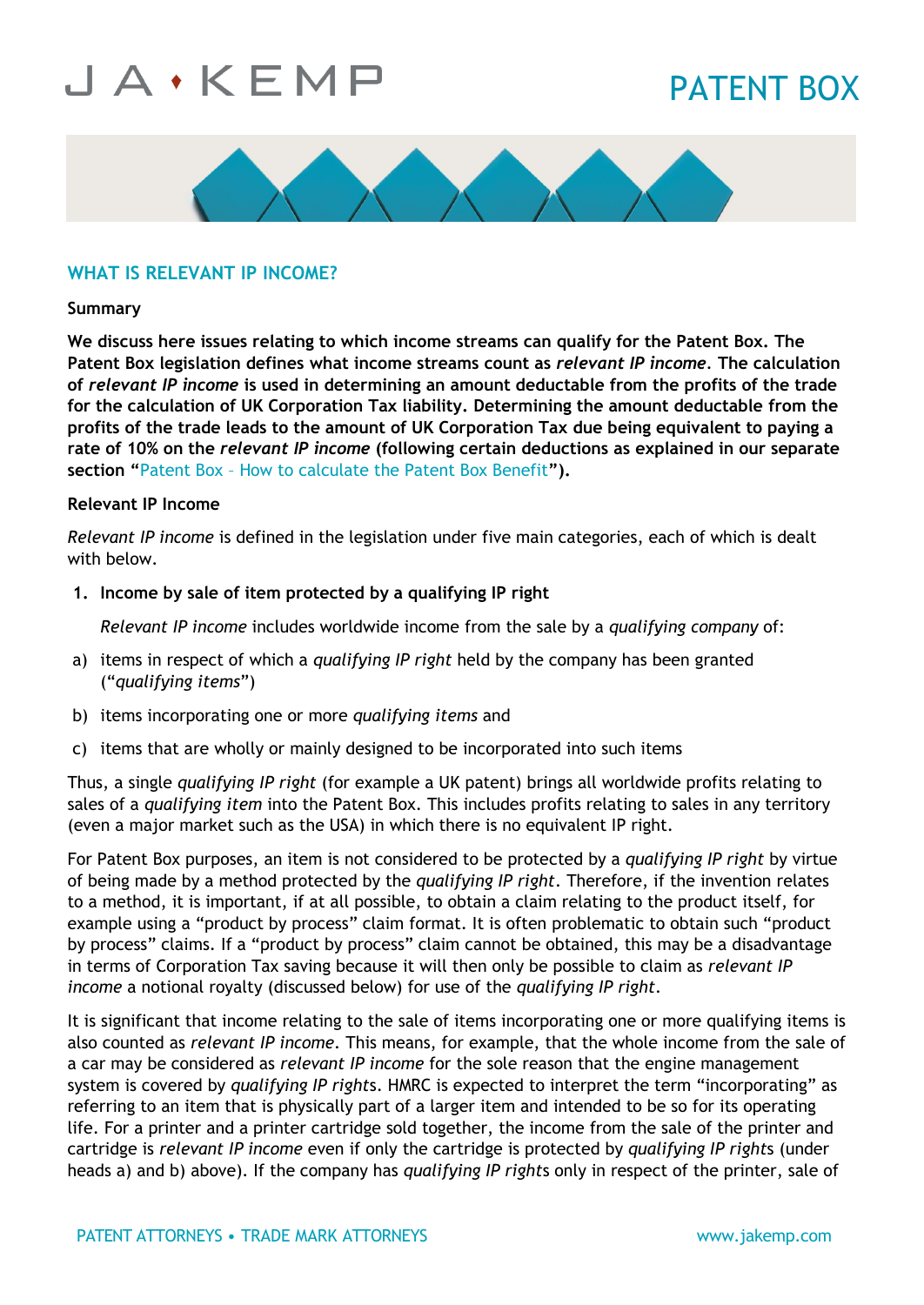# PATENT BOX



the cartridge on its own qualifies as *relevant IP income* under head c) as an item wholly or mainly designed to be incorporated into the printer.

There is an anti-avoidance provision which states that income arising from the sale of any item that incorporates a *qualifying item* is not *relevant IP income* if the main purpose, or one of the main purposes, of incorporating the *qualifying item* is to secure income arising from any such sale as *relevant IP income*. An example which would fall foul of the provision is a case where a company produces speakers which include no patented part but the company decides to incorporate a patented computer chip into the speakers, even though the chip performs no useful function and is not connected to the internal electrics of the speaker itself. If in practice a novel and inventive component is to be sold incorporated into a larger product it would be sound patent practice to include where possible a patent claim to the commercial product incorporating the component (a downstream claim). In patent terms the downstream claim can be said to protect the commercial product as such and it should not therefore be necessary to consider the provisions relating to items incorporating a qualifying items including this anti-avoidance provision.

For the purposes of determining *relevant IP income*, packaging is not considered to be part of an item unless the packaging performs a function that is essential for the use of the item for the purposes for which it is intended to be used (e.g. an inhaler).

It may be the case that two or more items are sold together, but none of the items can be regarded as being incorporated in any of the other items, yet at least one of the items is protected by a *qualifying IP right* and at least one of the items is not protected. In such a situation it will be necessary to attribute the income on the basis of a "just and reasonable apportionment" between *relevant IP income* and non-relevant IP income*,* unless the proportion of income not attributable to non- relevant IP income is trivial.

### **2. Income from a Licence of a Relevant IP Right**

*Relevant IP income* includes any licence fee or royalty which the company receives under an agreement granting to another person a right in respect of any *qualifying IP right* held by the company.

Significantly, the *relevant IP income* also includes any licence fee or royalty for any other right in respect of a *qualifying item* or process*,* if the right is granted in the same agreement as a *qualifying IP right* and for the same purpose. Thus, if the right to a design or trade mark (which is not a *qualifying IP right)* is included in an agreement which grants the right to a *qualifying IP right* such as a patent, the income from the agreement related to the right to the design or trade mark also counts as *relevant IP income*.

### **3. Income by Sale of a Relevant IP Right**

Income arising from a sale or other disposal of a *qualifying IP right* or an exclusive licence of such a right is also deemed *relevant IP income.*

In the case of a company selling *qualifying IP rights* and receiving income in an accounting period different from the period in which the ownership of the *qualifying IP right* transferred, it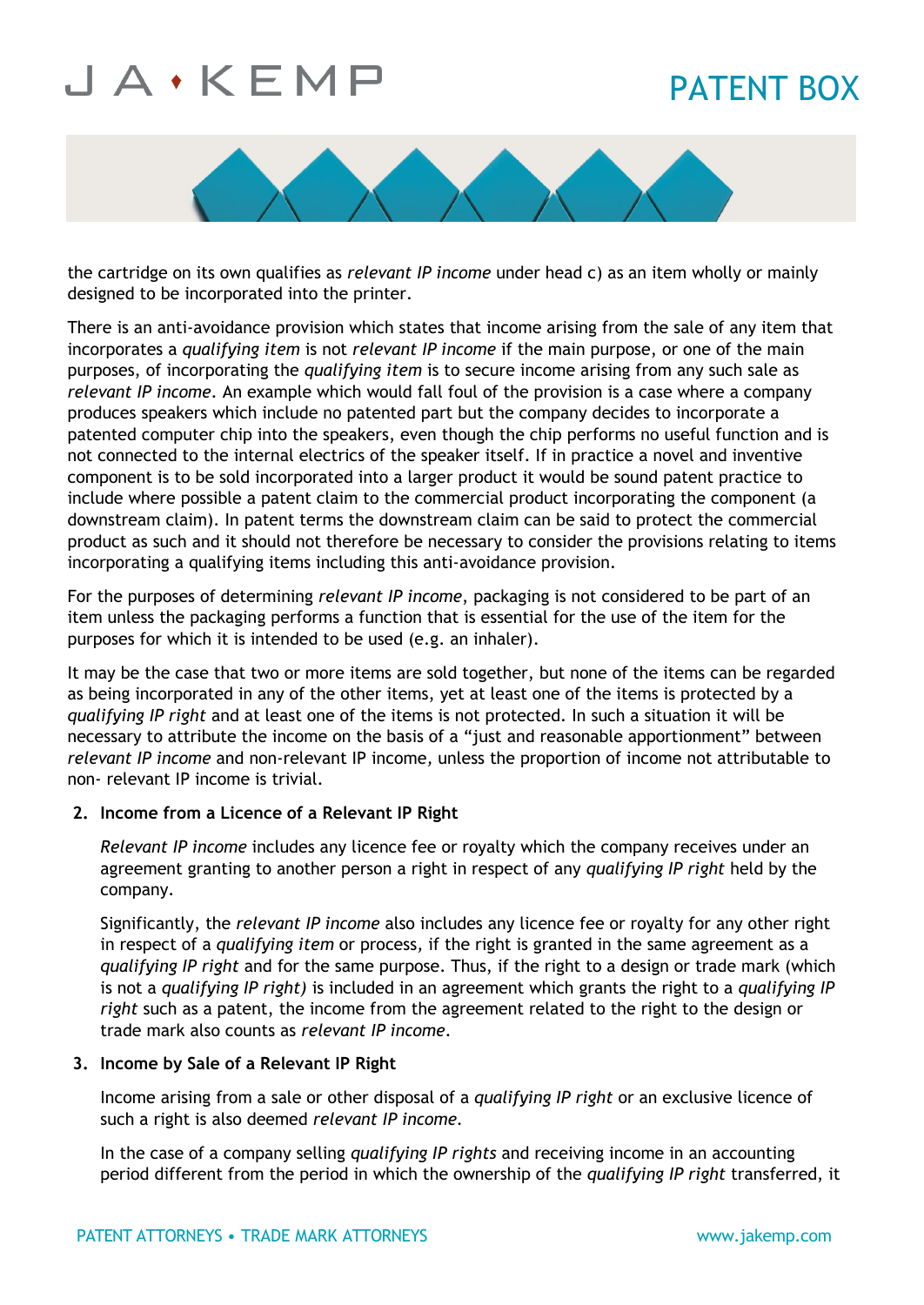## PATENT BOX



is necessary to have *elected in* to the Patent Box for the period when the sale was made, not just for the period when income is received.

#### **4. Income as Damages for Infringement**

Any amount of damages received by a company in respect of an infringement, or alleged infringement, of a *qualifying IP right* held by the company at the time of the infringement or alleged infringement counts as *relevant IP income*.

#### **5. Other Income in Respect of Use of a Relevant IP Right**

A company may elect to treat as *relevant IP income* a notional royalty in respect of use of a *qualifying IP right* to bring in otherwise non-qualifying parts of the company's gross income. Therefore it is possible to make use of the Patent Box even if the company only holds a *qualifying IP right* relating (a) to a method and not to an item or (b) to items used only in providing a service. However calculating *relevant IP income* on the basis of a notional royalty rather than on the basis of sale of a whole product is likely to be less beneficial to a company. Therefore all efforts should be made to obtain *qualifying IP right*s related to the item to be sold.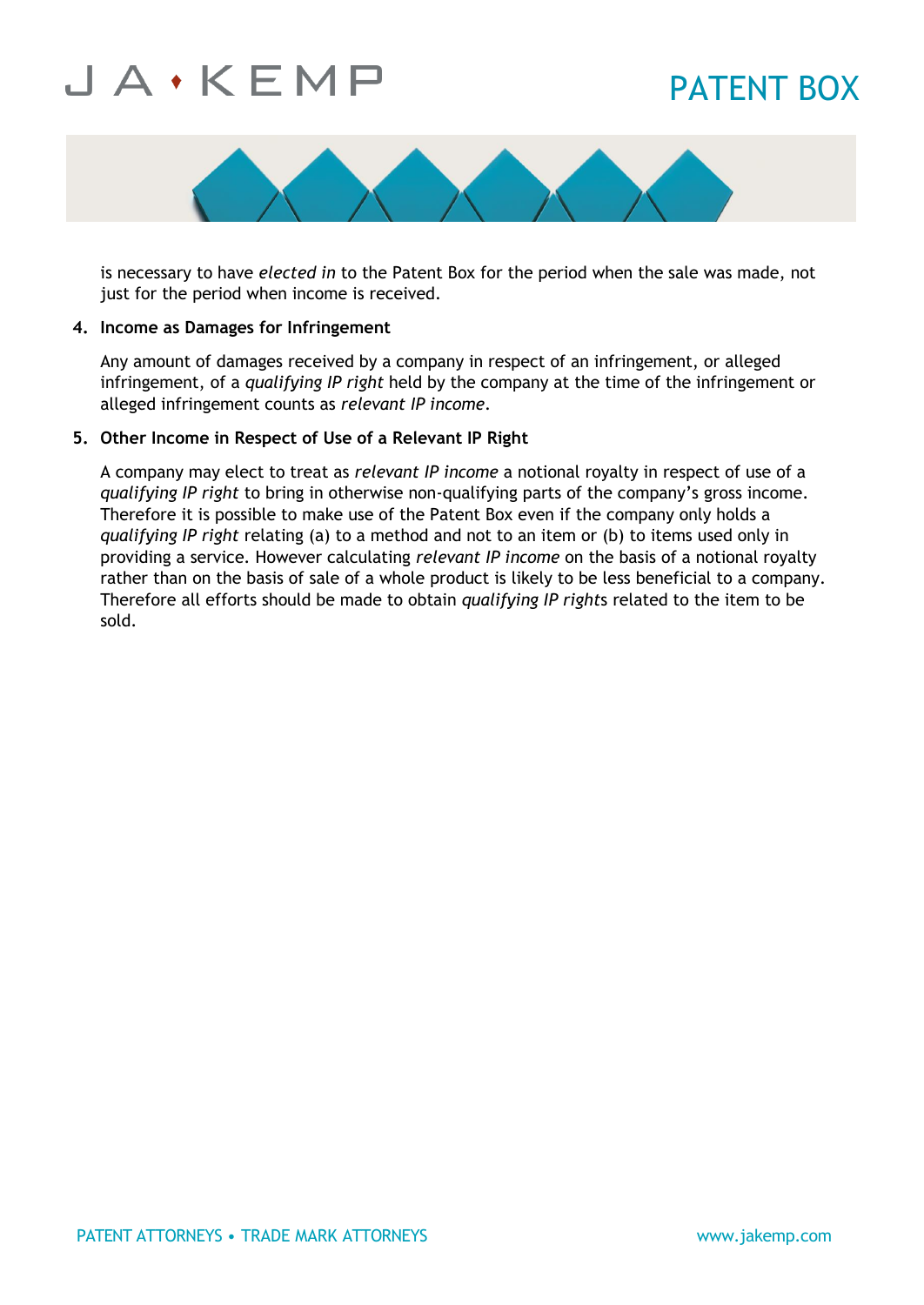# PATENT BOX



### **WHEN SHOULD YOU ELECT IN TO THE PATENT BOX?**

#### **Summary**

**A company must** *elect in* **to the Patent Box regime in order to take advantage of the reduction in payable UK Corporation Tax. For some companies there may be advantages in delaying entry into the Patent Box. This section looks at this issue.**

#### **Electing In**

A company may *elect in* to the Patent Box regime for profits earned in a particular accounting period within two years of the end of that period. If a company *elects in* to the regime all of its trade will be subject to the Patent Box. It is possible for a company to elect out of the Patent Box regime. It will then be barred from re- entering the Patent Box regime for five years.

As can be seen from the sample calculations in the section "Patent Box - How to Calculate the [Patent Box Benefit](https://jakemp.com/en/knowledge-centre/patent-box/how-to-calculate-the-patent-box-benefit)", it is possible to make a Patent Box loss on a particular product, for example a product with a low profit margin. A Patent Box loss occurs when the calculation of *relevant IP profits*  (which models the profit which is due to the *qualifying IP right* in a specific way which is defined by the legislation) is a negative number. Any Patent Box loss made in previous accounting periods in which the company has *elected in* will need to be set off against Patent Box profits made in subsequent periods.

Although it is not possible to claim a Patent Box benefit until after a *qualifying IP right* – typically a patent – has been granted, relief can then be claimed for profits made up to six years prior to grant (so long as the company has *elected in* for the accounting period in which those profits were made).

#### **Electing In - Considerations**

As it is possible to make a Patent Box loss, it is important to consider carefully whether to *elect in* to the Patent Box at all, and to plan the timing of any such election.

It is not uncommon for profits to be low or non-existent during the early exploitation of a patent. It may therefore be appropriate to *elect in* to the Patent Box at a point in the business life cycle when a Patent Box profit is available on the product(s) covered by a company's patents. Any Patent Box loss will need to be set off against the Patent Box profit, so the Patent Box benefit may be greatly reduced or even eliminated as a consequence of having *elected in* to the regime too early.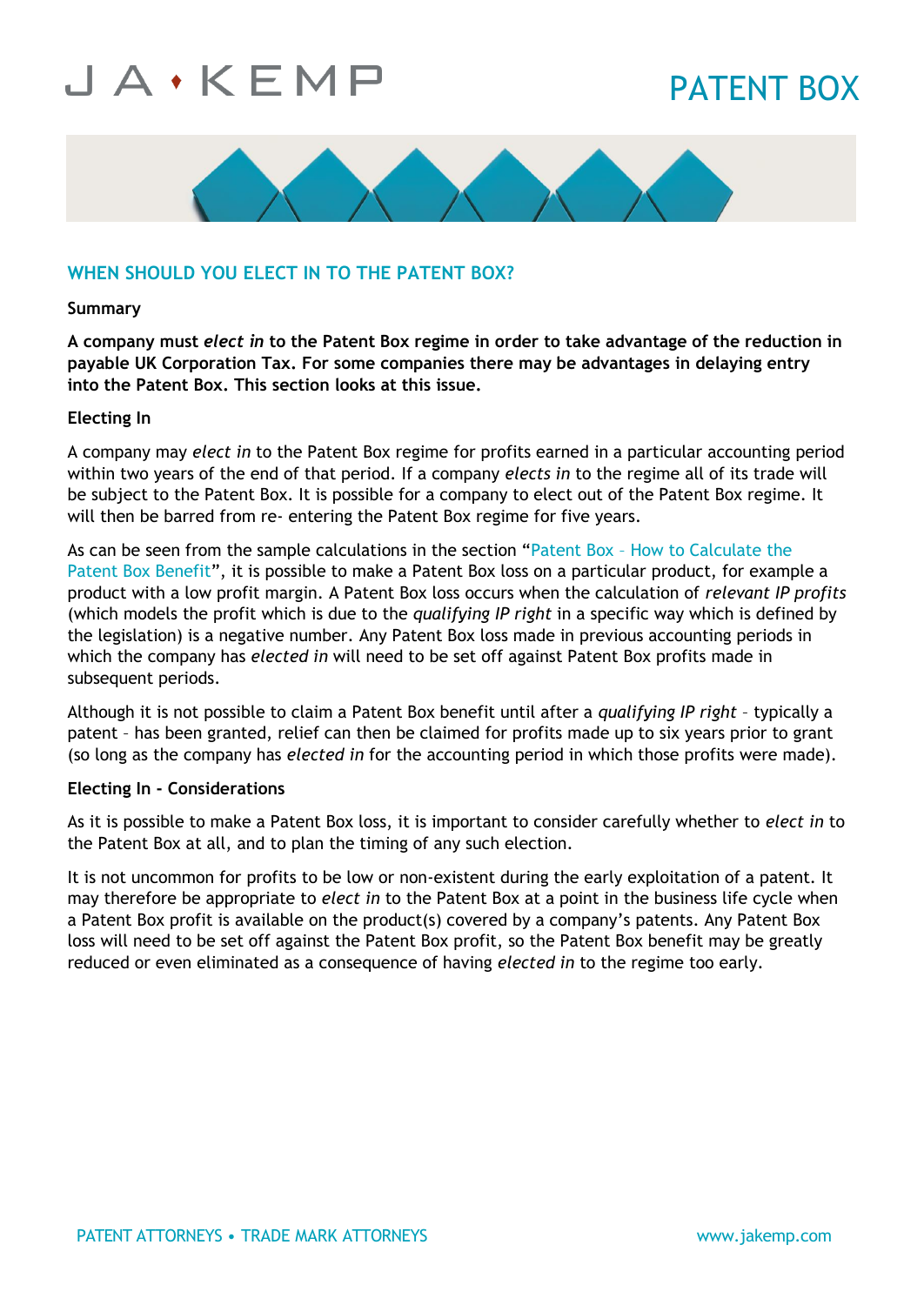# PATENT BOX



### **HOW TO CALCULATE THE PATENT BOX BENEFIT**

#### **Summary**

**We outline here the accounting steps which are necessary to calculate the Patent Box benefit.**

**We also present a simplified example calculation which may help you to estimate the amount of saving in UK Corporation Tax you might expect to make if you were to** *elect in* **to the Patent Box regime.**

**You will need to seek the advice of your corporate tax advisor for an accurate estimate of savings you might achieve and the best accounting approach to make the biggest saving.**

#### **Calculating the Reduction in Corporation Tax**

The tax calculation required by the Patent Box legislation is complicated and specialist tax advice is required. We set out below the basic approach to assist with a preliminary assessment of the likely benefit to a company from the Patent Box.

In the calculation, it is not necessary to estimate the proportion of profit attributable to each *qualifying IP right*. Instead, the legislation requires the calculation of a *routine return* and a *marketing deduction* to be made. The *routine return* is defined in the legislation as 10% of the deductions on the balance sheet (excluding R&D expenses and capital expenditure). The *routine return* is subtracted from a profit attributed to the *relevant IP income* to give a *qualifying relevant profit*. The *qualifying relevant profit* is then reduced by the marketing deduction to take account of marketing costs in order to arrive at the *relevant IP profits*. The *relevant IP profits* are essentially the profits HMRC attributes to the existence of the *qualifying IP right*. Under the nexus rules, *relevant IP profits* have a *relevant R&D fraction* applied that reflects the proportion of relevant R&D expenditure by the company. In effect the Patent Box allows companies to pay a lower rate of UK Corporation Tax on the calculated *relevant IP profits* for which they contributed in R&D expenditure.

The chart below sets out the seven steps of the calculation to arrive at the proportion of *relevant IP profits* attributable to IP from which the UK Corporation Tax deduction available under the Patent Box can be calculated.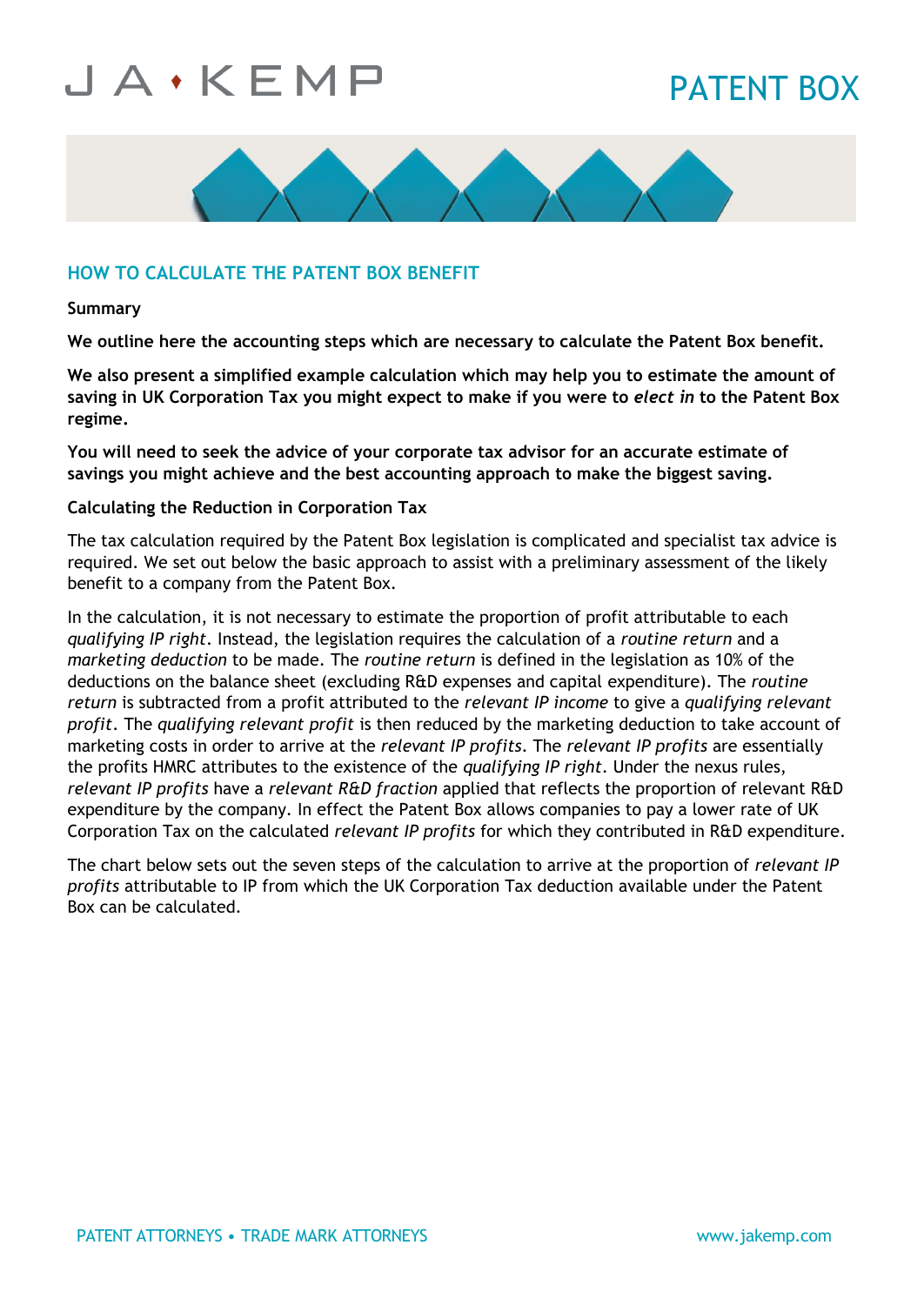

## PATENT BOX



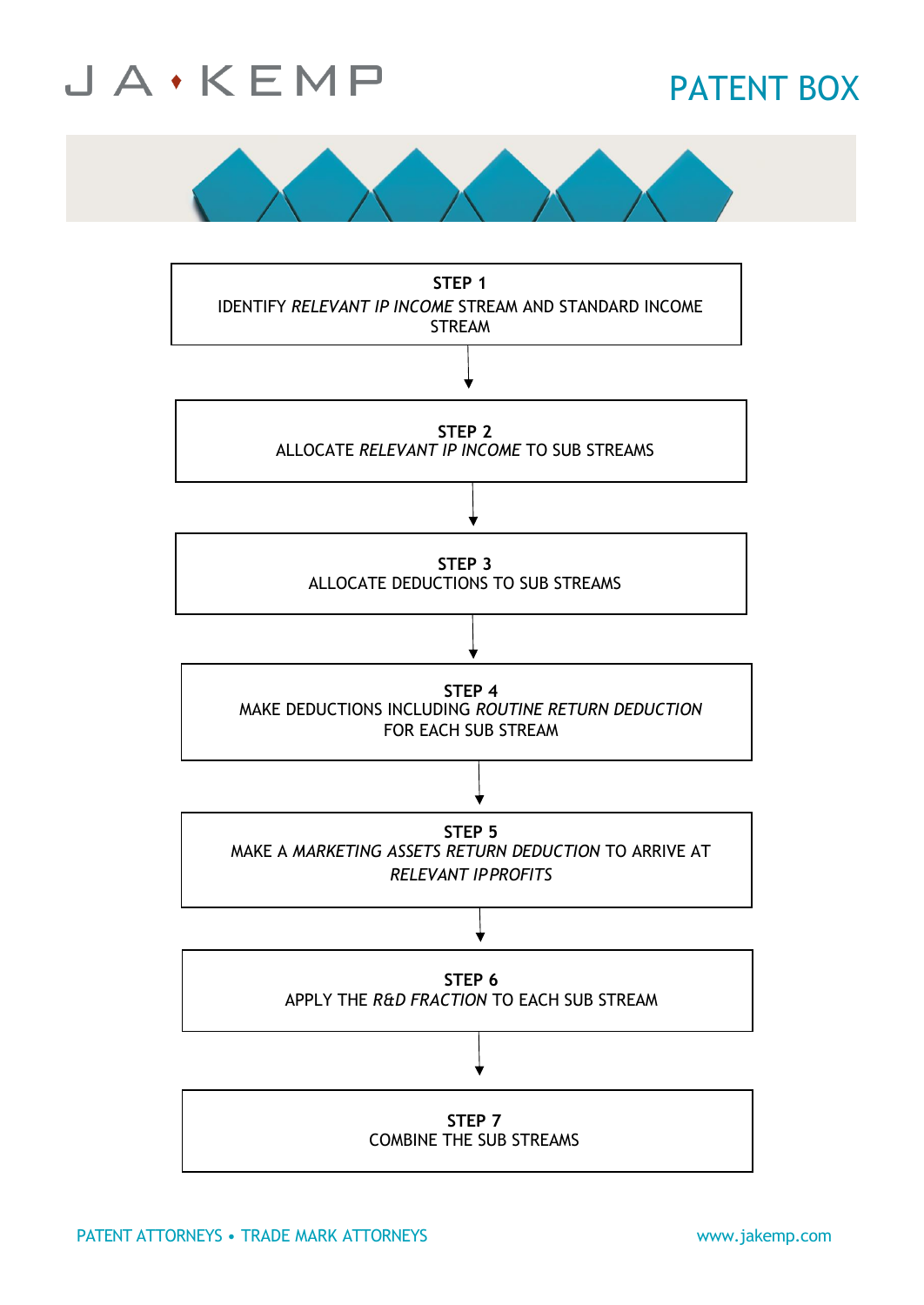## PATENT BOX



### **Steps 1 to 7**

In the calculation, Step 1 requires *relevant IP income* and standard income to be determined and divided into a *relevant IP income* stream and a standard income stream. The total of these should be the total company income. This involves considering all income streams and apportioning them either as *relevant IP income* or as non-relevant IP (standard) income.

In Step 2, the *relevant IP income* stream is allocated to sub streams. It is required that IP right level streaming is chosen where income is apportioned against each *Relevant IP Right,* if possible. However, product or process level streaming or product family streaming are possible. These sub streams allow appropriate deductions and an R&D fraction to be applied in cases where there are multiple IP rights and/or multiple products or processes contributing to the IP income. The sub stream level will depend on how the IP rights correlate to the products or processes. A global stream may be used for small claims.

In Step 3, debits to be deducted in arriving at taxable trading profit are allocated to each *relevant IP income* sub stream. These include R&D expenditure or R&D tax credits.

In Step 4, after making the deductions from Step 3, a *routine return* is calculated and then further deducted to arrive at a *qualifying relevant profit (QRP)*. In legislation, the *routine return* is set at 10% of routine expenditure. Routine expenditure does not include R&D expenditure.

In Step 5 appropriate marketing assets are determined as a *marketing assets return* and deducted. This step takes into account income that is derived from goodwill or branding, which is not eligible for Patent Box, as opposed to income from IP activities.

In Step 6 an *R&D fraction* is calculated and applied to each sub steam to arrive at a *relevant profits (RP)*. In the calculation, the sum of direct R&D expenditure (D) and third party subcontracted R&D expenditure (S1), with a 30% "good R&D" uplift, is divided by the total expenditure, which consists of the "good R&D" expenditure  $(D + S1)$ , plus connected party subcontracted R&D expenditure (S2) and IP acquisition cost (A). The R&D fraction is  $(D + S1) \times 1.3/ (D + S1 + A + S2)$ . However, the fraction is capped at 1.

In Step 7 the *relevant profits* with *R&D fraction* applied, for each stream, are added together to determine the *total relevant profit* attributable to the Patent Box.

### **Calculating the** *Patent Box Deduction*

The effect of the Patent Box legislation is to reduce the profit on which UK Corporation Tax is payable. The calculated *total relevant profits* (RP) from Step 7 are multiplied by the relevant main rate of Corporation Tax (MR) minus the special IP rate of Corporation Tax (IPR, 10%) divided by the main rate of Corporation Tax. i.e.:

$$
RP \times \left(\frac{MR - IPR}{MR}\right)
$$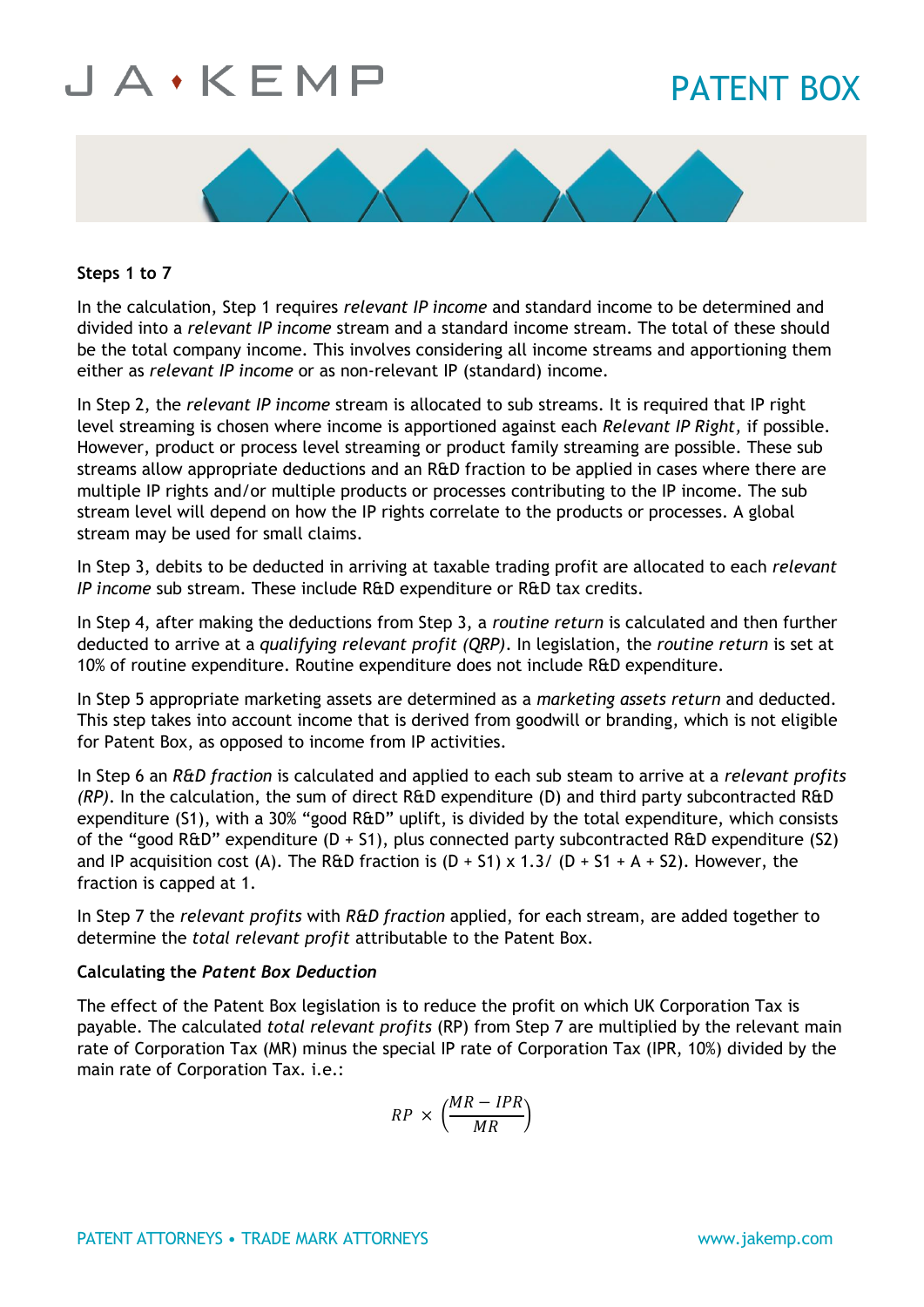## PATENT BOX



This leads to a *Patent Box deduction* which is subtracted from the taxable profits before the amount of UK Corporation Tax is calculated at the main rate.

### **Example Calculation**

Company A has trading turnover of GBP 1,000k, of which GBP 700k is from the sale of items covered by a two *qualifying IP rights* - GBP 500k for IPR1 and GBP 200k for IPR2. For IPR2, 20% of the profit is attributed to branding, as opposed to exploitation of IPR2.

Company A has tax deductible expenses of GBP 750k including GBP 50k for R&D. Total deductions for items relating to IPR1 and IPR2 are GBP 100k each. All the R&D for IPR1 was conducted in-house in a previous year. IPR2 was acquired for GBP 40k in a previous year with a further GBP 50k spent on R&D this year.

Without the Patent Box, the Corporation Tax computation would be as follows:

- Trading income **GBP 1,000k**
- Tax deductible trading expenses: **GBP 750k**
- Taxable trading profit **GBP 250k**
- Corporation Tax payable (assuming 19%) without the Patent Box is (GBP 250 x 19%) = **GBP 48k**

The Patent Box calculation is as follows:

Step 1 - Establish a standard income stream and a *relevant IP income* stream:

Standard income stream = **GBP 300k**

*Relevant IP income* stream = **GBP 700k**

Step 2 – Income for the two sub streams relating to the two IP rights, IRP1 and IPR2, is allocated:

*Relevant IP income* for IPR1 sub stream = **GBP 500k**

*Relevant IP income* for IPR2 sub stream = **GBP 200k**

Step 3 – Allocate debits to be deducted in arriving at taxable trading profit:

Deductions for IPR1 sub stream = **GBP 100k** non-R&D costs

Deductions for IPR2 sub stream = **GBP 50k** R&D costs, **GBP 50k** non-R&D costs

Step 4 – Net profit is reduced by the *routine return* to arrive at *qualifying relevant profit (QRP)*. None of the deductions allocated in Step 3 to the IPR1 sub stream relate to R&D, so all are included in the *routine return* calculation:

IPR1 sub stream *QRP* = (500k – 100k) – (100k x 10%) = **GBP 390k**

Only GBP 50k of the deductions allocated in Step 3 to the IPR2 sub stream relate to non-R&D costs, so only these are included in the *routine return* calculation: